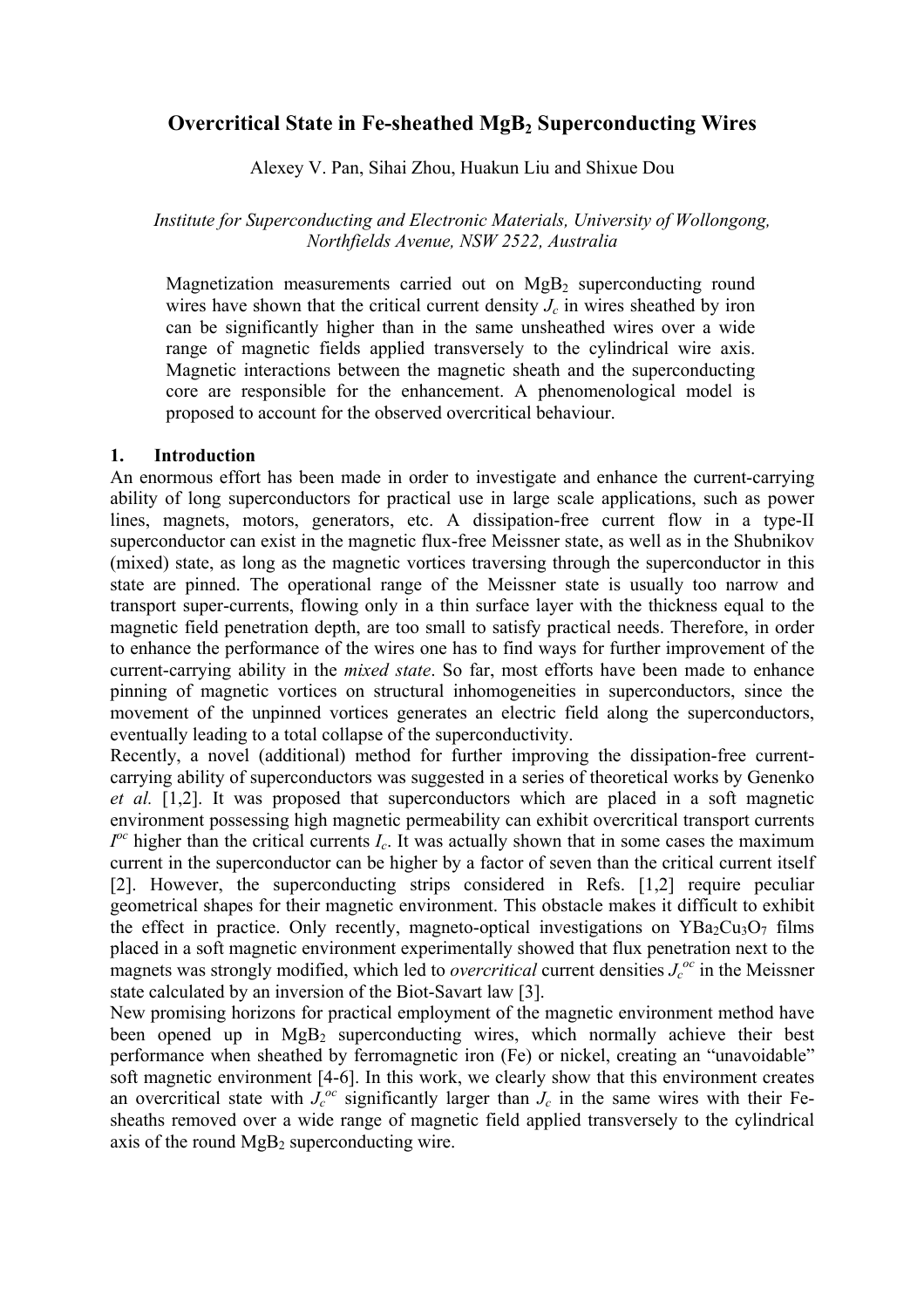### **2. Experimental details**

Magnetization measurements on  $MgB_2$  superconducting wires sheathed by iron were performed with a help of a Quantum Design MPMS SQUID magnetometer within an applied magnetic field range of  $|B_a| \leq 5$  T at different temperatures and both parallel and perpendicular field orientations with respect to the round wire axis. The results of the measurements on sheathed wires were compared to those carried out under absolutely the same conditions on the bare wires. The bare wire is obtained by careful and thorough mechanical removal of the iron sheath from the wire so that the superconducting volume of the  $MgB<sub>2</sub>$  core remains the same.

The Fe-sheathed  $MgB_2$  superconducting wires were made by employing the powder-in-tube technique [5]. Initial Fe-tubes packed with Mg+2B powder were drawn into final wires of about 2 mm diameter followed by in-situ Mg+2B powder reaction heat-treatment for  $Mg_{B_2}$ superconducting core formation. A final transverse cross-section of a similar wire can be found in Fig. 1(a) of [6]. The wires obtained had the critical temperature  $T_c = 38.6$  K measured at  $B_a = 2.5$  mT.

### **3. Results and Discussion**

As was shown in [6] the ferromagnetic signal of iron dominates in the magnetic response of the Fe-sheathed wires not only above, but also below  $T_c$ . To elucidate the superconducting contribution of the core below  $T_c$ , we employed the procedure used in [6] and subtracted the



Fig. 1. Magnetization curves of the Fe-sheathed and bare wires for the transverse (a,b) and longitudinal (c,d) field orientations at different temperatures. The curve legend is given in the text.

Fe-sheath contribution measured above *Tc*.

The so-obtained magneti-zation curves are exhibited in Fig. 1 for the magnetic field applied perpendicular (Fig. 1 (a,b)) and parallel  $(Fig. 1 (c,d))$  to the cylindrical axis of the round wire at  $T = 20$  and 30 K. Every graph for each temperature contains curves measured under the following conditions. Field-cooled magnetization loops, starting at  $B_a = 5$  T swept to  $-5$  T and then back to 5 T, for the Fe-sheathed wire are plotted by open circles. Due to the inverse symmetry of the curves with respect to the *m*-axis, only the first

and fourth quadrants for the positive applied field are shown. In order to visualize directly the influence of the Fe-sheath on the electromagnetic properties of the superconductor, we carried out the same measurements for the bare wire obtained after removal of the sheath from the same sample. Note that the direct comparison is valid since the superconducting volume of the sample remained unchanged. These results are plotted by open star symbols.

Strikingly, one finds numerous discrepancies between the magnetization behaviour of the Fesheathed and bare wires. Obviously, these discrepancies are consequences of the magnetic interactions between the ferromagnetic sheath and the superconducting core. Some of the observed effects have been described in [6]. Here, we just mention that the strongly suppressed magnetisation signal within the magnetic field range  $|B_{a}| \leq B_s$  is due to the magnetic screening of the superconducting core by the highly permeable magnetic sheath [6], which is of the same origin as that described in [7].  $B_s$  (dotted lines in Fig. 1) is the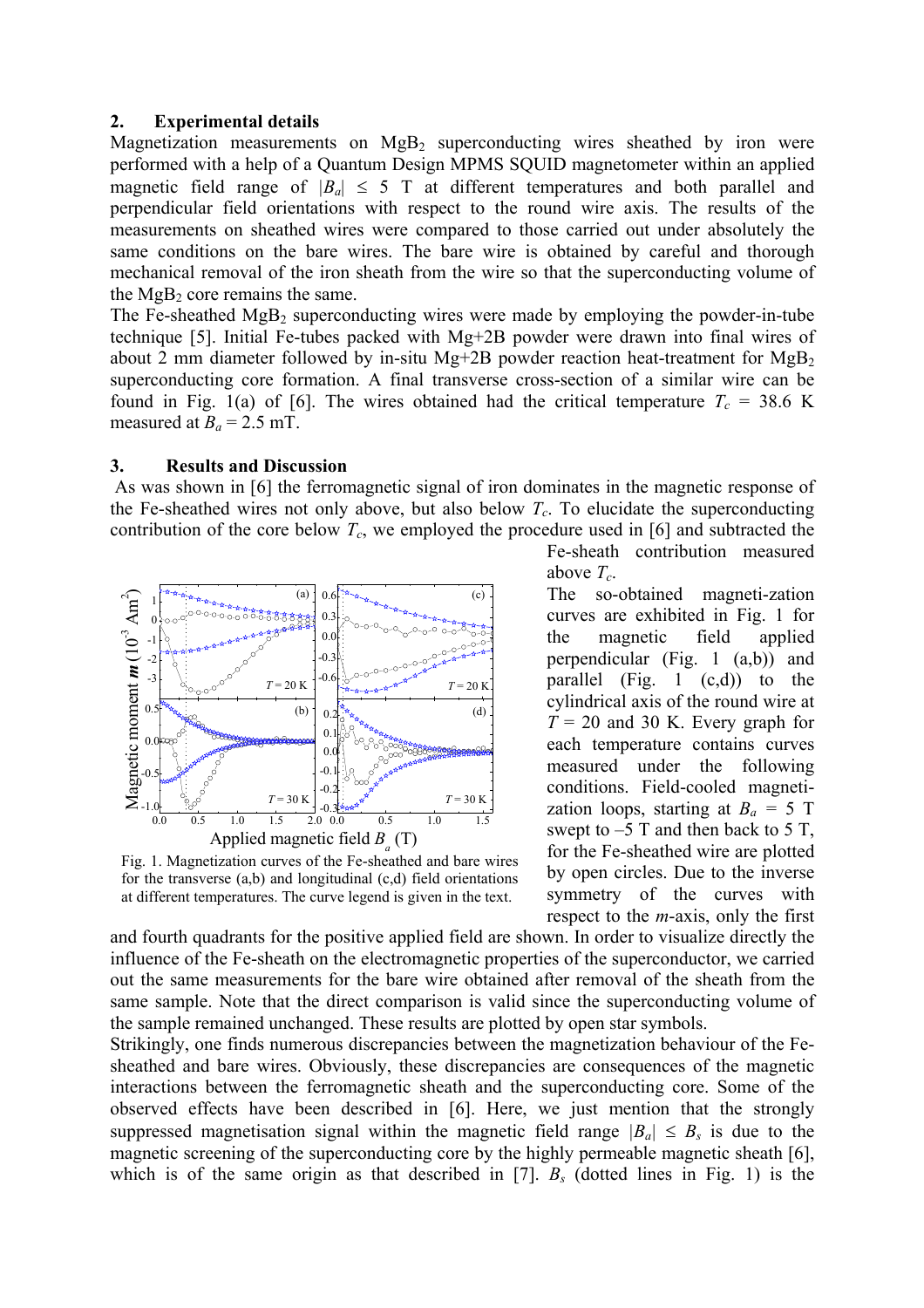magnetization saturation field of the Fe-sheath. In this paper, we concentrate on the overcritical current state phenomenon observed for the transverse field orientation only (Fig. 1 (a,b)). By the term "overcritical state", which is the most scientifically interesting and practically important among all the observed phenomena, we imply that the width of the hysteresis loops ∆*M* (which is known to be directly proportional to *Jc*) of the sheathed wire is larger than the width of the magnetization loops in the bare wire within a certain range of the applied field.

The main question to be answered in this work is why the sheathed wire can have  $J_c^{oc} > J_c$  of the same *stripped* wire. As mentioned above the problem was addressed in [2] for a hard (possessing strong pinning) strip superconductor. The main idea is that for some magnetic configurations, with the most pronounced effect observed for an open convex magnetic cavity, the current profile over the strip can be redistributed so that the current is pushed from the magnetic flux-filled strip edges to the central flux-free part of the strip, resulting in  $I^{oc} > I_c$ [2]. However, it was further shown in [2] that the cylindrical magnetic cavity, which can be assumed in our case of the round wire, is a much less favourable configuration for a current enhancing redistribution. Moreover, it can lead to a significant *undesirable* current enhancement at the strip edges if the magnet is brought into direct contact with the strip surface. This resembles the case of the strip placed between magnets parallel to the strip surface [1] and hence eliminates any probability for the occurrence of the overcritical state. This configuration can also be imagined in our case at points A and B in Fig. 2. Thus, one could be quite pessimistic about the realization of an overcritical state in the case of the round wire. Fortunately, experiments carried out on such wires clearly indicated that this state does exist [6] in wires that are ready for practical use. As yet, only one experimental indication of



Fig. 2. Electro-magnetic schematics of the sheathed wire cross section in the case of the transverse (left) and longitudinal (right) field orientations. The superconducting core can be approximated as a stack of strips with their own Meissner shielding current confined within ach strip. The dotted line shows a hexagonal approximation of the iron sheath. The white circular arrows denote shielding currents.

the overcritical state has been recently provided for a strip within the Meissner state [3].

To explain the overcritical state for a round wire placed in a cylindrical magnetic environ-ment (Fe-sheath) we constructed a phenomenological model which can be described with a help of the schematic in Fig. 2. In the case of the field applied perpendicular to the wire axis we assume that each Meissner shielding current

stream-line flows within a quasi two-dimensional plane. Then, the wire can be considered as a stack of strips [8] tightly packed in the cylindrical cavity. Strips at the top (A) and bottom (B) of the cavity experience the undesirable parallel magnet configuration with only one side exposed to the magnet (Fe-sheath). At the same time these strips shield the centrally situated strips from the parallel magnet influence. The central strips would then experience a similar interaction to that described for the case of the perpendicular magnet configuration, developing a beneficial current enhancing redistribution [1,2]. Moreover, the most central strips can be considered to be placed in a configuration similar to a convex cavity (dotted line in Fig. 2), which was found to be the only one developing large *overcritical* currents in *hard superconductor* strips [2]. The interplay between all the above-mentioned factors is likely to be responsible for the measured overcritical signal in Fig. 1 (a,b).